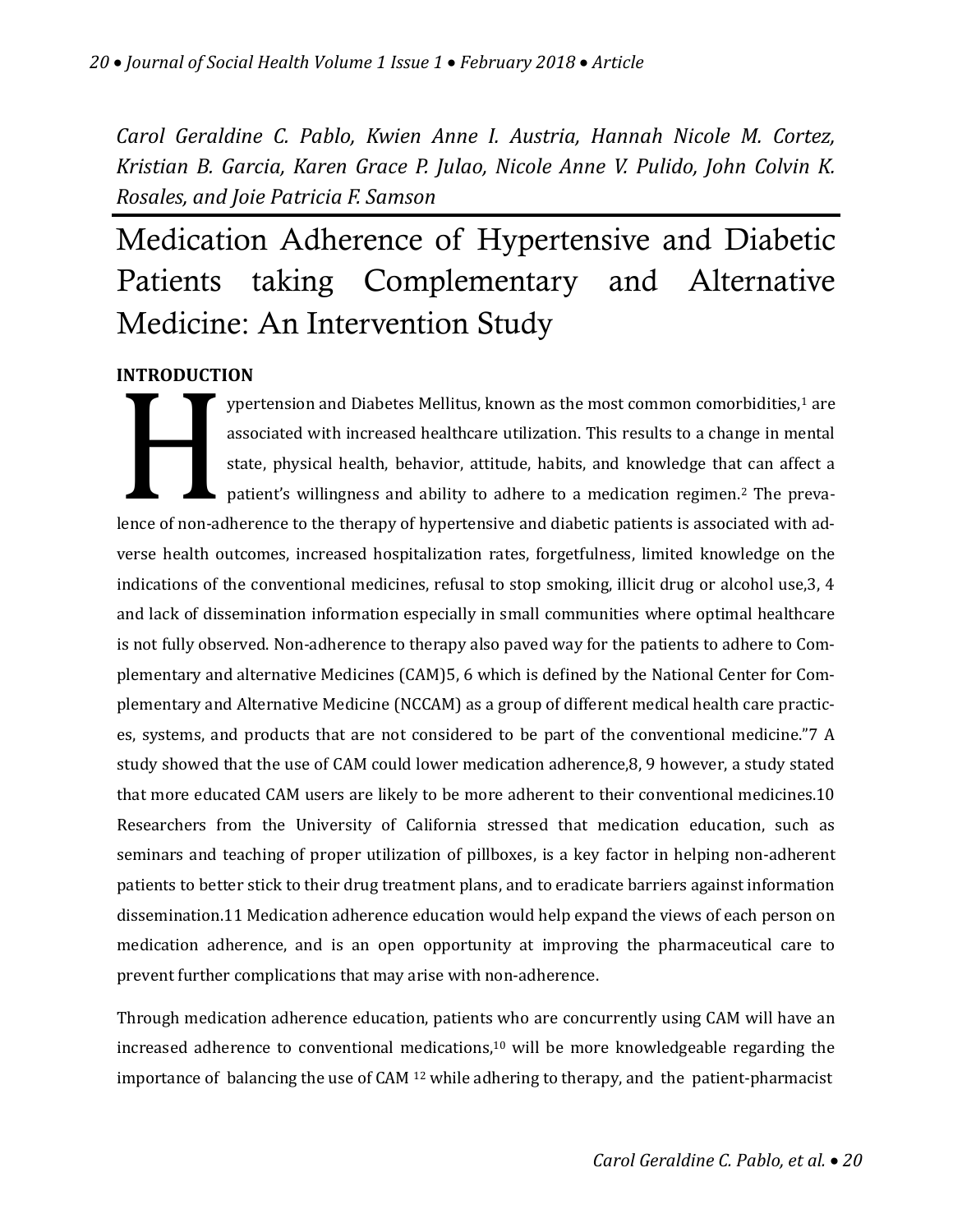relationship will further be strengthened.<sup>11</sup> This study sought to determine the most prevalent complementary and alternative medicine (CAM) used by hypertensive and diabetic respondents, to ascertain if there is a relationship between medication adherence and attitude towards CAM use between the respondents, and to assess whether medication adherence seminar significantly increased the medication adherence of hypertensive and diabetic patients using CAM with their prescribed maintenance medications.

#### **METHODS**

This quasi-experimental study design with pre- and post-test in a single group consists of 66 respondents who are clinically diagnosed with hypertension and/or diabetes, currently prescribed with their maintenance medicine while practicing or using CAM, at least 18 years old and may or may not have not more than 2 co-morbidities. Respondents were selected through purposive sampling whom are patients at NGC Health Center with a Phase 2 Level 1: Basic Certification as a National Government Health Center at Commonwealth Katuparan, Quezon City, Philippines. This Urban Public Health Center caters to a total of 93, 627 patients. Qualified respondents were invited to participate in the study with the help of health center officials. The nature and the confidentiality of the study was briefly explained and if they wish to withdraw from the study they may do so. Respondents who voluntarily agreed to participate in the study were given a consent form. The study was approved by the Ethics Review Committee of the University of Santo Tomas before the conduct of the study. (FOP-ERC 1-1718-06)

The study utilized three survey questionnaires: A researcher-assisted patient medication profile and CAM demographics questionnaire  $7.14$  which is used to gather the socio-demographic profile of the respondents and determine the CAM that they use. The study categorized CAM on five types based on the classification of the National Center for Complementary and Integrative Health <sup>14</sup> and on the survey contents used by Choi et.al, <sup>7</sup> with some modifications on each category of CAM based on what is applicable in the Philippines. The five categories are: medicinal plants which refer to the Top 10 medicinal plants recommended by the DOH Philippines; 15, 16 herbal supplements which included mangosteen capsules, Lutein/Vit-C/Vit-E/Zn Supplement, bitter gourd supplement, etc.; 17, 18 tea from organic materials which included lemon tea, mangosteen coffee and tea , chamomile tea, etc.; 16, 18 Mind and body activities such as yoga, meditation, etc.; 18, 19 and Manipulative and body-based practices such as acupuncture, traditional massage (hilot), etc.18, 19 The second questionnaire is the 10-item self-administered CAM attitude questionnaire designed to evaluate the attitudes of the respondents towards their use of CAM.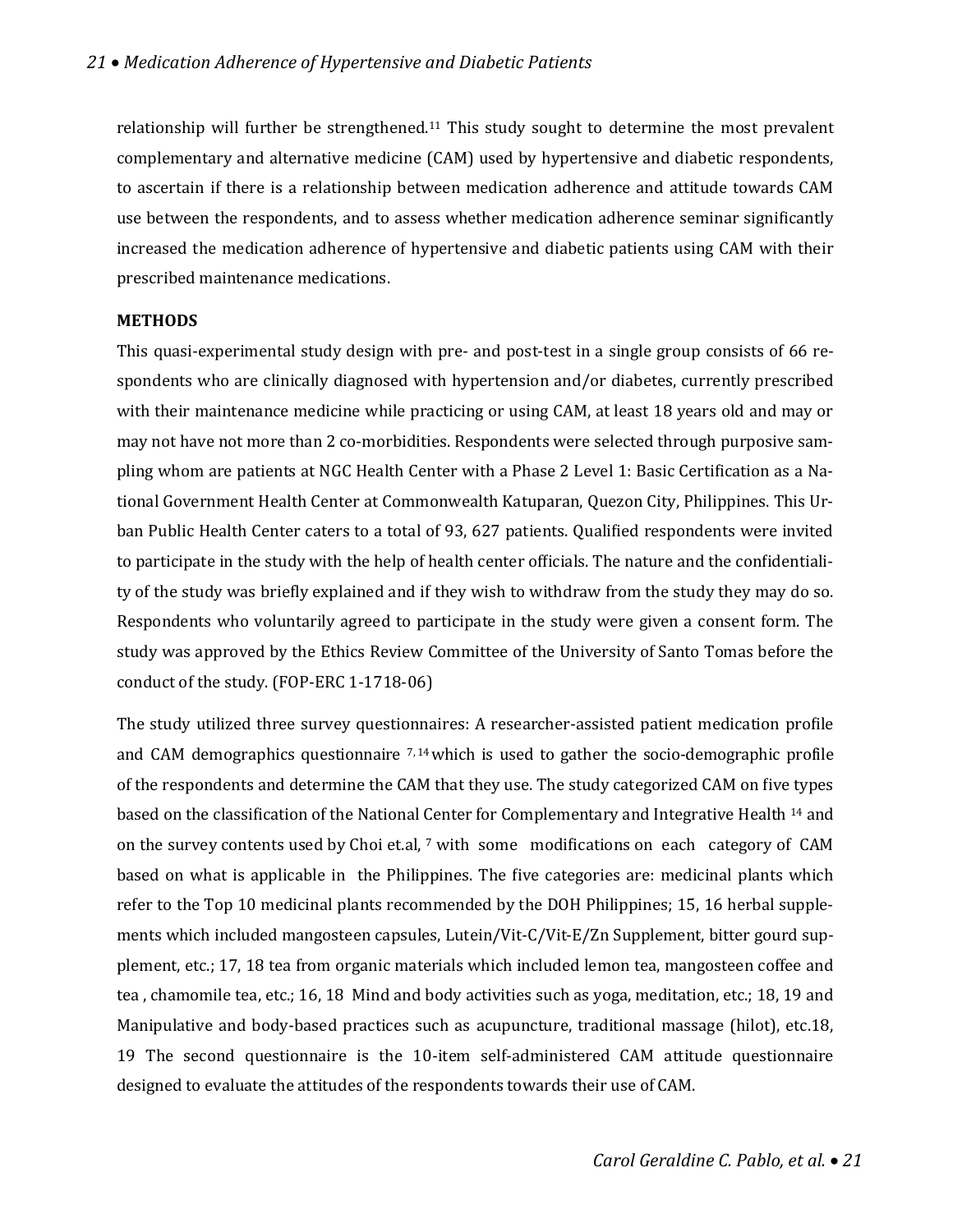The questionnaire was divided into 3 categories: positive beliefs about CAM, environmental influence on the use of CAM and psychological comfort: reasoning behind their attitude towards CAM and was adapted from the questionnaire of Islahudin, F.et.al,.<sup>20</sup> The modified 10-item selfadministered pre- and post-Morisky-patterned Medication adherence scale questionnaire that is designed to measure the level of adherence of the patients prior and after the educational intervention. The questionnaire was adapted from the 10-item Morisky Scale of Encabo, J. et.al., <sup>20</sup> all questionnaires were adapted and contextualized and subjected to a pilot validation. Content uniformity of questionnaires were also checked by two (2) professors of University of Santo Tomas – Faculty of Pharmacy with their respective area of expertise. All questionnaires were translated in the vernacular Filipino and was validated by a Filipino professor. The Cronbach alpha coefficient is 0.798 for the CAM Attitude questionnaire and 0.801 for the Morisky - Patterned questionnaire. This study was submitted to the University of Santo Tomas - Faculty of Pharmacy Ethics Review Committee for review and approval.

A medication adherence and CAM intervention seminar was conducted by two (2) registered pharmacists. The 2-hour educational seminar tackled Hypertension, Diabetes, CAM and medication adherence. The Morisky adherence scale questionnaire was given prior and after the intervention with CAM attitude questionnaire.

Means and counts were used to summarize the sociodemographic profile and the list of complementary and alternative used by the patients. Percentage were used in categorical data pertaining to CAM type. A Two-Tailed Paired T-test were used to analyze the significance of the seminar with the results obtained from a pre- and post-medication adherence questionnaire. Pearson-correlation was performed to determine the relationship between Attitude towards CAM use and medication adherence of patients. All statistical tests were performed using SPSS 21.0 with p-value of less than or equal to 0.05 indicating a significant difference.

#### **RESULTS AND DISCUSSION**

#### SOCIO-DEMOGRAPHIC PROFILE OF THE RESPONDENTS

Table 1 shows the respondents socio-demographic profile. There were more females (74.2%) than male (25.8%) patients and majority of them were married (59.1%), educated up to the secondary level (69.7%), and are unemployed (59.1%). Most of geriatric age (34.8%), has an income of Php 1,000-10,000, with ≥5 children (27.3%), and are catholic (77.3%). Most respondents were non-smokers or non- alcoholic drinkers (83.8%).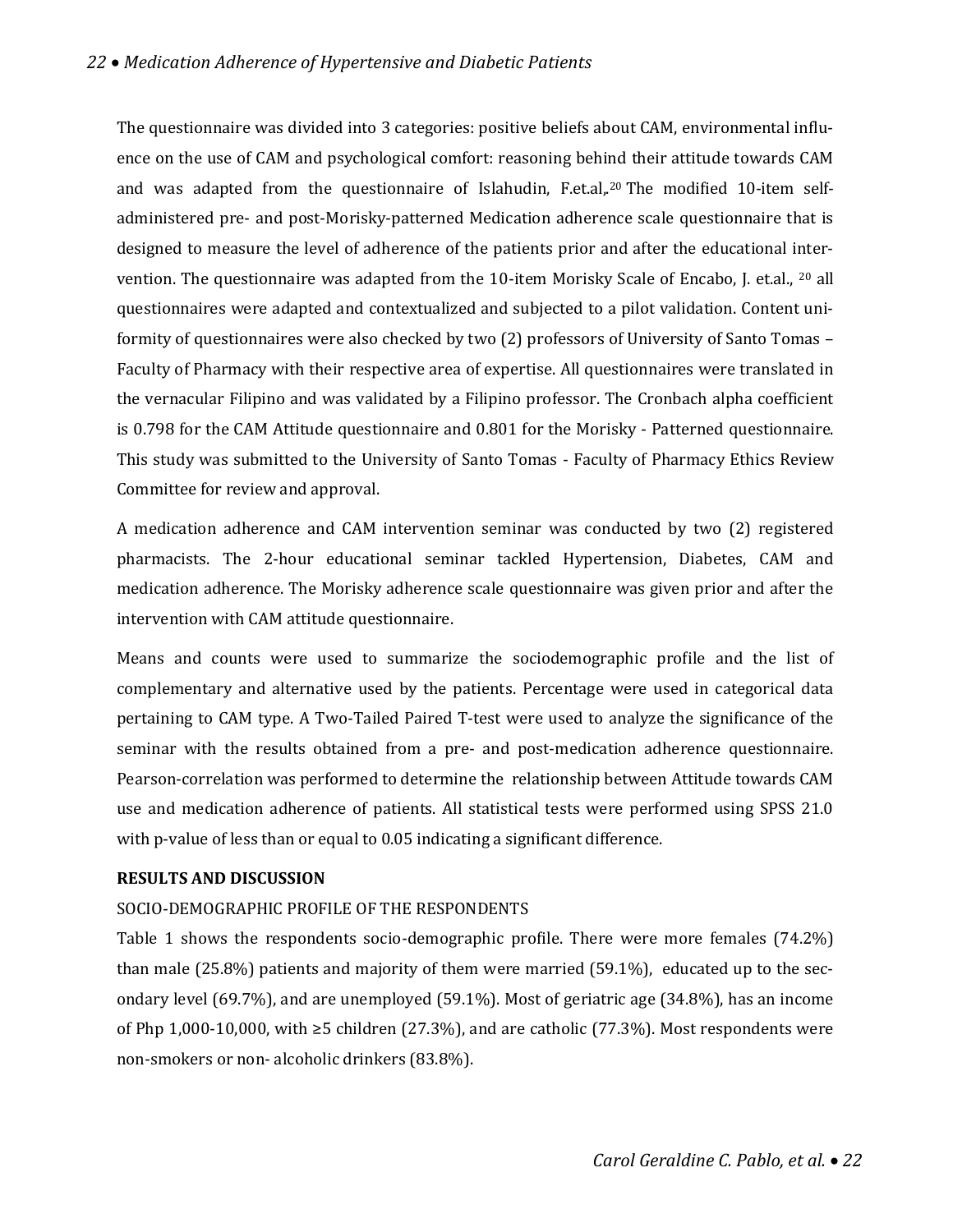| <b>Table 1 Sociodemographic Profile</b> |                |                          |  |  |
|-----------------------------------------|----------------|--------------------------|--|--|
| Profile                                 | Frequency      | Percentage               |  |  |
| Gender                                  |                |                          |  |  |
| Male                                    | 17             | 25.8%                    |  |  |
| Female                                  | 49             | 74.2%                    |  |  |
| Age                                     |                |                          |  |  |
| 18-39                                   | ı              | 1.5%                     |  |  |
| 40-49                                   | 20             | 30.3%                    |  |  |
| 50-59                                   | 14             | 21.2%                    |  |  |
| 60-69                                   | 23             | 34.8%                    |  |  |
| $\geq 70$                               | 8              | 12.1%                    |  |  |
| Education                               |                |                          |  |  |
| Elementary                              | 15             | 22.7%                    |  |  |
| <b>Highschool</b>                       | 46             | 69.7%                    |  |  |
| College                                 | 5              | 7.6%                     |  |  |
| Work                                    |                |                          |  |  |
| With Work                               | 24             | 36.4%                    |  |  |
| <b>Without Work</b>                     | 39             | 59.1%                    |  |  |
| Retired                                 | 3              | 4.5%                     |  |  |
| Civil Status                            |                |                          |  |  |
| Single                                  | 11             | 16.7%                    |  |  |
| <b>Married</b>                          | 39             | 59.1%                    |  |  |
| Separated                               | 1              | 1.5%                     |  |  |
| Live in                                 | $\overline{4}$ | 6.1%                     |  |  |
| Widow                                   | $\mathbf{1}$   | 16.7%                    |  |  |
| Children                                |                |                          |  |  |
| 0                                       | 6              | 9.1%                     |  |  |
| l<br>$\overline{c}$                     | 8<br>9         | 12.1%                    |  |  |
| 3                                       | 15             | 13.6%<br>22.7%           |  |  |
| 4                                       | 10             | 15.2%                    |  |  |
| >5                                      | 18             | 27.3%                    |  |  |
|                                         |                |                          |  |  |
| Religion<br><b>Catholic</b>             | 51             | 77.3%                    |  |  |
| Christian                               | 6              | 9.1%                     |  |  |
| Islam                                   | ۰              | $\overline{\phantom{a}}$ |  |  |
| No Religion                             | $\sim$         | $\sim$                   |  |  |
| Others                                  | 9              | 13.6%                    |  |  |
|                                         |                |                          |  |  |
| Income                                  | 9              | 13.6%%                   |  |  |
| No income                               | $\overline{4}$ | 6.1%                     |  |  |
| $0-1.000$                               | 35             | 50%                      |  |  |
| 1,001-10,000                            | 16             | 24.2%                    |  |  |
| 10,001-20,000                           | $\overline{2}$ | 3.0%                     |  |  |
| 20.001-30,000                           |                |                          |  |  |
| Social History                          |                |                          |  |  |
| None                                    | 55             | 83.3%                    |  |  |
| Smoking                                 | 10             | 15.1%                    |  |  |
| Alcohol Drinking                        | $\mathbf{I}$   | 1.5%                     |  |  |
|                                         |                |                          |  |  |

#### *CHRONIC ILLNESSES PRESENT IN PATIENTS*

For respondent-patients reported with chronic disease condition, almost all are diagnosed with hypertension (95.5%) and 21.2% have diabetes. This indicates that there is a higher prevalence of hypertension than diabetes at the study site.

| Table 2. Chronic Illnesses Present in Patients |           |            |  |  |
|------------------------------------------------|-----------|------------|--|--|
| $(N=66)$                                       |           |            |  |  |
|                                                | Frequency | Percentage |  |  |
| <b>Hypertension</b>                            | 63        | 95.5%      |  |  |
| Diabetes                                       | 14        | 21.2%      |  |  |
| Cancer                                         |           | 1.5%       |  |  |
| Lower Respiratory                              |           | 1.5%       |  |  |
| Disease                                        |           |            |  |  |
| Tuberculosis                                   |           |            |  |  |
| Stroke                                         |           | 6.1%       |  |  |
| Kidney Disease                                 |           | 1.5%       |  |  |
| Liver Disease                                  |           | 1.5%       |  |  |
| HIV                                            |           |            |  |  |
| Others                                         |           | 9.1%       |  |  |

| Table 3. Prescribed Medication of Patients<br>N=66) |                |                        |  |  |
|-----------------------------------------------------|----------------|------------------------|--|--|
|                                                     | Frequency      | Percentage<br>$(n=66)$ |  |  |
| Hypertension                                        |                |                        |  |  |
| Amlodipine                                          | 22             | 33.33%                 |  |  |
| Metoprolol                                          | $\overline{2}$ | 3.03%                  |  |  |
| Losartan                                            | 28             | 42.42%                 |  |  |
| Captopril                                           | 3              | 4.56%                  |  |  |
| Atenolol                                            | 1              | 1.52%                  |  |  |
| Nifedipine                                          | 1              | 1.52%                  |  |  |
| Hydrochlorothiazide                                 | 1              | 1.52%                  |  |  |
| Simvastatin                                         | 1              | 1.52%                  |  |  |
| Telmisartan                                         | 1              | 1.52%                  |  |  |
| Felodipine                                          | 2              | 3.03%                  |  |  |
| Diltiazem                                           | 1              | 1.52%                  |  |  |
| ISDN                                                | 1              | 1.52%                  |  |  |
| <b>Diabetes</b>                                     |                |                        |  |  |
| Metformin                                           | 13             | 19.70%                 |  |  |
| Gliclazide                                          | 1              | 1.52%                  |  |  |
| Cancer                                              |                |                        |  |  |
| Tamoxifen                                           | 1              | 1.52%                  |  |  |
| Asthma                                              |                |                        |  |  |
| Salbutamol                                          | 1              | 1.52%                  |  |  |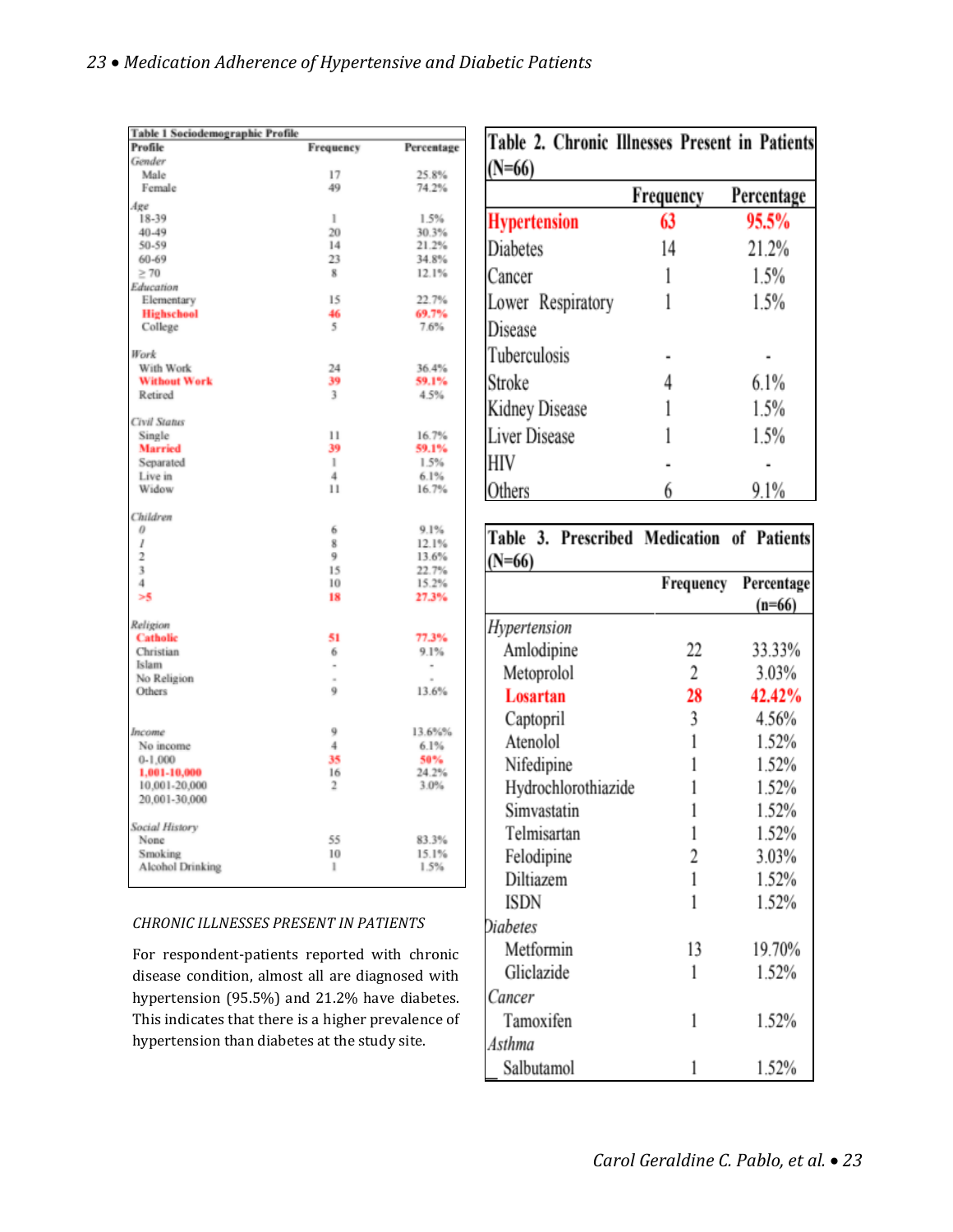# PRESCRIBED MEDICATION OF PATIENTS

There are different blood pressure drugs that are used w/ losartan, an angiotensin-receptor blocker (ARB), that is prescribed to a 42.42% of the respondents. Amlodipine, a medication used alone or in combination, used to treat high blood pressure and chest pains (angina) is prescribed to 33.33% of the respondents. Other drugs used are statins simvastatin), beta-blockers (metoprolol, Atenolol), angiotensin-converting enzyme inhibitor (captopril), calcium-channel blocker (nifedipine, felodipine, diltiazem), diuretic (hydrochlorothiazide), anti-angina (Isosorbide dinitrate), angiotensin-receptor blocker (Telmisartan). Diabetic respondents responded mostly to metformin (19.70%), a biguanide. The high patronage to metformin, amlodipine and losartan can be contributed to the acquirability of these drugs in the health center as mandated by the Department of Health.

| Table 4. Categories of CAM (N=66) |           |            |  |
|-----------------------------------|-----------|------------|--|
|                                   | Frequency | Percentage |  |
| <b>Medicinal Plants</b>           | 53        | 80.3%      |  |
| Medicinal                         | 18        | 27.3%      |  |
| Supplements                       |           |            |  |
| Herbal Tea                        | 25        | 37.9%      |  |
| Mind and<br>Body                  | 26        | 39.4%      |  |
| Practices                         |           |            |  |
| Manipulative Body                 | 36        | 54.5%      |  |
| Practices                         |           |            |  |

CATEGORIES OF CAM AND DISTRIBUTION CHART OF CAM USED PER TYPE

Table 4 shows the total counts of CAM patronized by the 66 patient-respondents while table 5 shows the detailed categories with their frequencies. In the different categories of CAM, herbal plants (80.3%) are the most used CAM type by the respondents as seen in table 4. Manipulative body practices (traditional massage, body & foot massage, ventosa) have 54.5% of population patronizing it while mind and body practices (jogging/walking, sports, zumba) have 39.4% of respondents using this type of CAM; herbal tea (ginger tea, mangosteen tea, lemon tea) have 37.9% of the population taking this type of CAM; medicinal supplements (mangosteen capsules, bitter gourd capsules). The distribution chart in table 5 shows the summary of CAM used by patients. Results shows that jogging/or waking (45.5%) is the most prevalent CAM; traditional massage (33.3%) and ginger tea (25.8%) are the second and third most prevalent CA, respectively.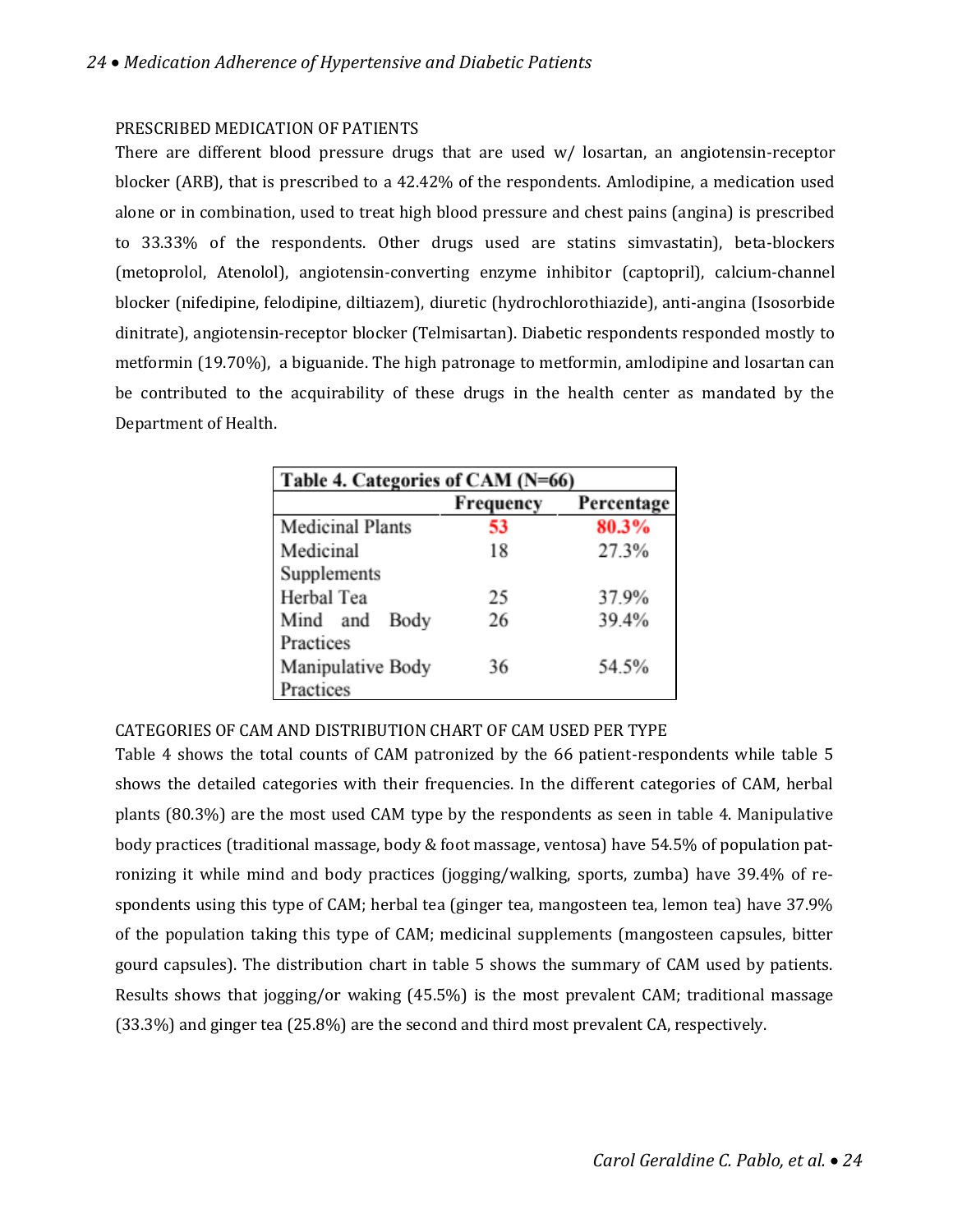| Table 5. Distribution Chart of CAM used per type<br><b>CAM Used</b> | Frequency | Percentage |
|---------------------------------------------------------------------|-----------|------------|
| Medicinal Plants                                                    |           |            |
| Lagundi                                                             | 14        | 21.2%      |
| Sambong                                                             | 15        | 22.7%      |
| Ampalaya                                                            | 12        | 18.2%      |
| Bawang                                                              | 9         | 13.6%      |
| Guava                                                               | 7         | 10.6%      |
| Tsaang-Gubat                                                        |           | 3.1%       |
| Yerba Baena                                                         |           | $\sim$     |
| Niyog-Niyogan                                                       |           | 1.5%       |
| Akapulko                                                            |           | 1.5%       |
| Pansit-Pansitan                                                     |           | 1.5%       |
| Others                                                              |           | 1.5%       |
|                                                                     | 63        |            |
| Medicinal Supplements                                               |           |            |
| Mangosteen capsules                                                 | 11        | 16.7%      |
| Vitamin E supplement                                                |           | 1.5%       |
| Silymarin capsules                                                  |           |            |
| Garlic, ginseng + grape seed a+                                     |           |            |
| gingko biloba supplement                                            |           |            |
| Bitter Gourd supplement                                             |           | 6.1%       |
| Moringgana Malunggay capsules                                       |           | 1.5%       |
| Fish Oil capsules                                                   |           | 1.5%       |
| Lutein/vit C/vit E/Zn capsules                                      |           | $\alpha$   |
| <b>Others</b>                                                       | 5         | 7.6%       |
|                                                                     | $^{22}$   |            |

| Herbal Tea                        |                |        |
|-----------------------------------|----------------|--------|
| Mangosteen coffee and tea         | 10             | 15.2%  |
| Chamomile tea                     | 1              | 1.5%   |
| Lemon tea                         | 6              | 9.1%   |
| <b>Ginger</b> tea                 | 17             | 25.8%  |
| Green tea                         | 6              | 9.1%   |
| Peppermint tea                    |                |        |
| L-Carnitine and Green tea Extract |                |        |
| Ampalaya tea                      | $\sim$         | $\sim$ |
| Banaba tea                        |                | 1.5%   |
| Malunggay tea                     | 4              | 6.1%   |
| Sambong tea                       | $\frac{3}{2}$  | 4.5%   |
| Others                            |                | 3.0%   |
|                                   | 50             |        |
| Mind and Body Practices           |                |        |
| Yoga                              | 1              | 1.5%   |
| <b>Jogging/Walking</b>            | 30             | 45.5%  |
| Meditation                        | 1              | 1.5%   |
| Zumba                             | $\frac{6}{7}$  | 9.1%   |
| Sports(Basketball/Volleyball)     |                | 10.6%  |
| Running                           | $\frac{1}{1}$  | 3.0%   |
| Gym                               |                | 1.5%   |
| Others                            | 3              | 4.5%   |
|                                   | 51             |        |
| Manipulative Body Practices       |                |        |
| Acupuncture                       | $\overline{2}$ | 3.0%   |
| Body & Foot Massage               | 15             | 22.7%  |
| <b>Traditional Massage</b>        | 22             | 33.3%  |
| Ventosa                           | 6              | 9.1%   |
| "Tawas"                           | 7422           | 10.6%  |
| "Albularyo"                       |                | 6.1%   |
| "Medico"                          |                | 3.0%   |
| Others                            |                | 3.0%   |
|                                   |                |        |

| Table 6. Between-Group Comparison of Medication Adherence and CAM<br>Attitude (N=66) |       |                        |          |             |                      |                         |
|--------------------------------------------------------------------------------------|-------|------------------------|----------|-------------|----------------------|-------------------------|
| Medication<br>Adherence<br>$(n=66)$                                                  |       | <b>CAM</b><br>$(n=66)$ | Attitude | r-<br>value | p-<br>value<br>(two- | <b>Decision</b>         |
| Mean                                                                                 | SD    | Mean                   | SD       |             | tailed               |                         |
| 2(1.8939)                                                                            | 86164 | (3.5606)               | 80630    | $-730$      | .049                 | Significant<br>Negative |
| *Significant at<br>$p \le 0.05$                                                      |       |                        |          |             |                      |                         |

#### BETWEEN-GROUP COMPARISON OF MEDICATION

#### *Adherence and CAM Attitude*

In Table 6, it shows that patients "Agree" to use CAM, with a mean score of 4 (Mean= 3.5606,

SD= 0.80630) and were found to be "Sometimes" nonadherent to their medication with a medication adherence mean score of 2 (Mean= 1.8939; SD= 0.86164). A significant negative correlation between medication adherence prior to intervention and CAM Attitude was shown by the Pearson correlation coefficient test (rvalue= -0.730, p-value = 0.049). This means that an increase in medication adherence shows a decrease in CAM attitude, and vice versa. Thus, showing an inverse relationship between the two variables.

It is reported that there is a possibility of patients turning to CAM when they encounter barriers to medication leading to non-adherence (McQuiad, 2014). In a study by Krousel-Wood, et. al (2010)22 , CAM use was associated with a decrease in medication adherence to adult hypertensive patients. Likewise, George, M. (2006) 23 state that while most of the patients trusted using conventional medicine, CAM use is still their choice of medicine to cure their diseases for it is considered natural, effective, and potentially curative. Meanwhile, it is reported that some patients have low adherence to their prescribed medication due to their medication beliefs such as worry about the medicines' adverse effects which in part mediate in their. decision in using CAM (Roy, 2010). Complementary and Alternative Medicine use is a self-management/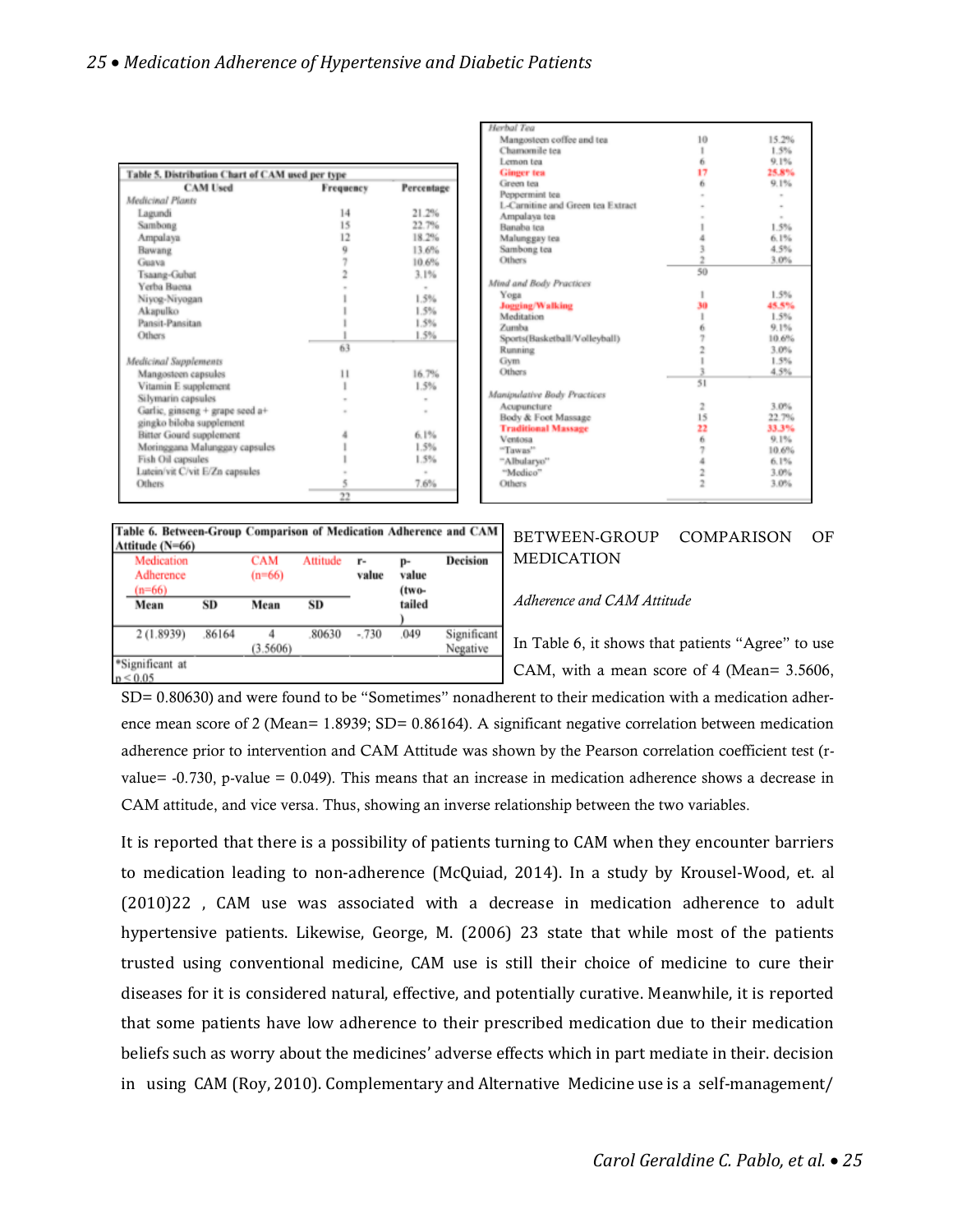behavioral barrier relating to medication non-adherence. The result of this study shows that diabetic and hypertensive patients taking complimentary and alternative medicine are adherent to their maintenance medication prior to intervention. This finding can be justified with the fact that CAM use is not necessarily "competitive" with conventional medicine (Philp, 2012).

# BETWEEN-GROUP COMPARISON OF MEDICATION ADHERENCE



Table 7 presents the comparison of medication adherence between pre-intervention and post-intervention period. The mean score of the patients during the pre-intervention period is 2  $(Mean=1.8939; SD = 0.86164)$  suggesting that they are "Sometimes" nonadherent

to their medication. As for the post-intervention, a mean score of 1 (Mean=  $0.6061$ ; SD =  $0.62950$ ) suggests that patients are "Rarely" nonadherent to their medication. It used a two-tailed test significance taken at  $p<0.05$ , wherein the value of significance reported is  $p=0.000$ . Results show that there is a statistical increase in the medication adherence of patients from the pre-intervention to post-intervention period.

Medication adherence intervention programs have been widely used worldwide in order to improve the patients' adherence, to build a trusting relationship, and to communicate easily with each other. Medication adherence education can provide an impact on health outcomes than therapy improvements. Adherence can be improved by a variety of factors such as education and assessing health literacy (Brown & Bussell, 2011)4. Educational interventions have a positive impact in adherence and in other clinical outcomes and knowledge (Costa, 2015)26. Furthermore, patient education through proper motivation and support by health care professionals is shown to increase medication adherence (Jimmy, 2012).

# CONCLUSION

In the pre-intervention period, the overall score of the patients was 2, which was equivalent to being "sometimes" non-adherent to their prescribed medication. On the contrary, the post-intervention period presented an overall score of 1, which means that the patients were "rarely" non-adherent to their prescribed medication. These results showed a statistical increase in the medication adherence of the patients following an intervention by using a medication adherence seminar. Based on the data gathered from the patients, it is therefore concluded that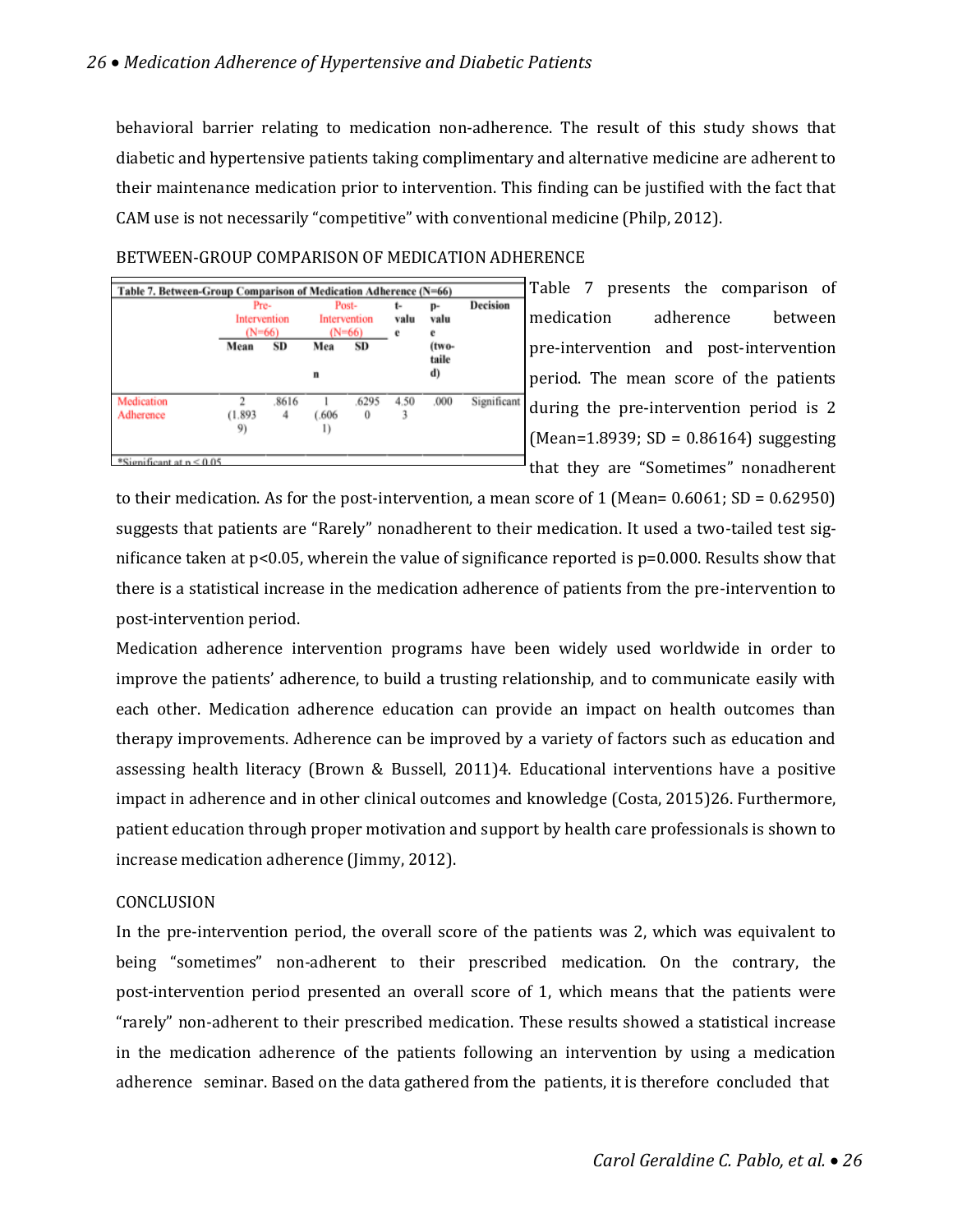there is a general improvement in medication adherence in hypertensive and diabetic patients who used CAM following a medication adherence seminar that functioned as an intervention. The following are offered to look forward to future researchers to supplement this pilot study for related research: first, the future researchers may choose to conduct the study to another community such as communities of indigenous people with a larger population; second, the time and duration of the research should be lengthened to better assess the attitudes of patients with regards to medication adherence and CAM use; third, new interventions for the study may be done to determine and assess their effectiveness on patient's attitude with regards to medication adherence; fourth, the future researchers may continue the study with other non-communicable diseases like cancer and non-respiratory diseases; and last, in future studies the focus on the specific attitudes of patients with regards to their medication adherence and CAM intake attitudes can be included. This study has some limitations. The researchers limited the study to pharmaceutical education intervention, attitude on complementary and alternative medicine use, and medication adherence assessment. The population was limited to patients with hypertension and diabetes in a local community, narrowed through purposive sampling based on the inclusion and exclusion criteria. The time for the study is also limited.

#### **REFERENCES**

- 1. Petrie, J. R., Guzik, T. J., & Touyz, R. M. (2017). Diabetes, hypertension and cardiovascular disease: Clinical insights and vascular mechanisms. Canadian Journal of Cardiology. doi:10.1016/ j.cjca.2017.12.005
- 2. Yap, A. F., Thirumoorthy, T., & Kwan, Y. H. (2016). Medication adherence in the elderly. Journal of Clinical Gerontology and Geriatrics, 7(2), 64–67. https://doi.org/10.1016/ j.jcgg.2015.05.001
- 3. Williams, J., Steers, W. N., Ettner, S. L., Mangione, C. M., & Duru, O. K. (2013). Cost-related Non adherence by Medication Type Among Medicare Part D Beneficiaries With Diabetes. Medical Care,51(2), 193-198. doi:10.1097/mlr.0b013e318270dc52
- 4. Brown, M.T., Bussell, J., Dutta, S., Davis, K., Strong, S., & Mathew, S. (2016). Medication Adherence: Truth and Consequences. The American Journal of the Medical Sciences, 351 (4), 387-399. https://doi.org/10.1016/j.amjms.2016.01.010
- 5. Debas, H. T., Laxminarayan, R., & Straus, S. E. (2006). Complementary and Alternative Medicine. Disease Control Priorities in Developing Countries. The International Bank for Reconstruction and Development / The World Bank. Retrieved from http://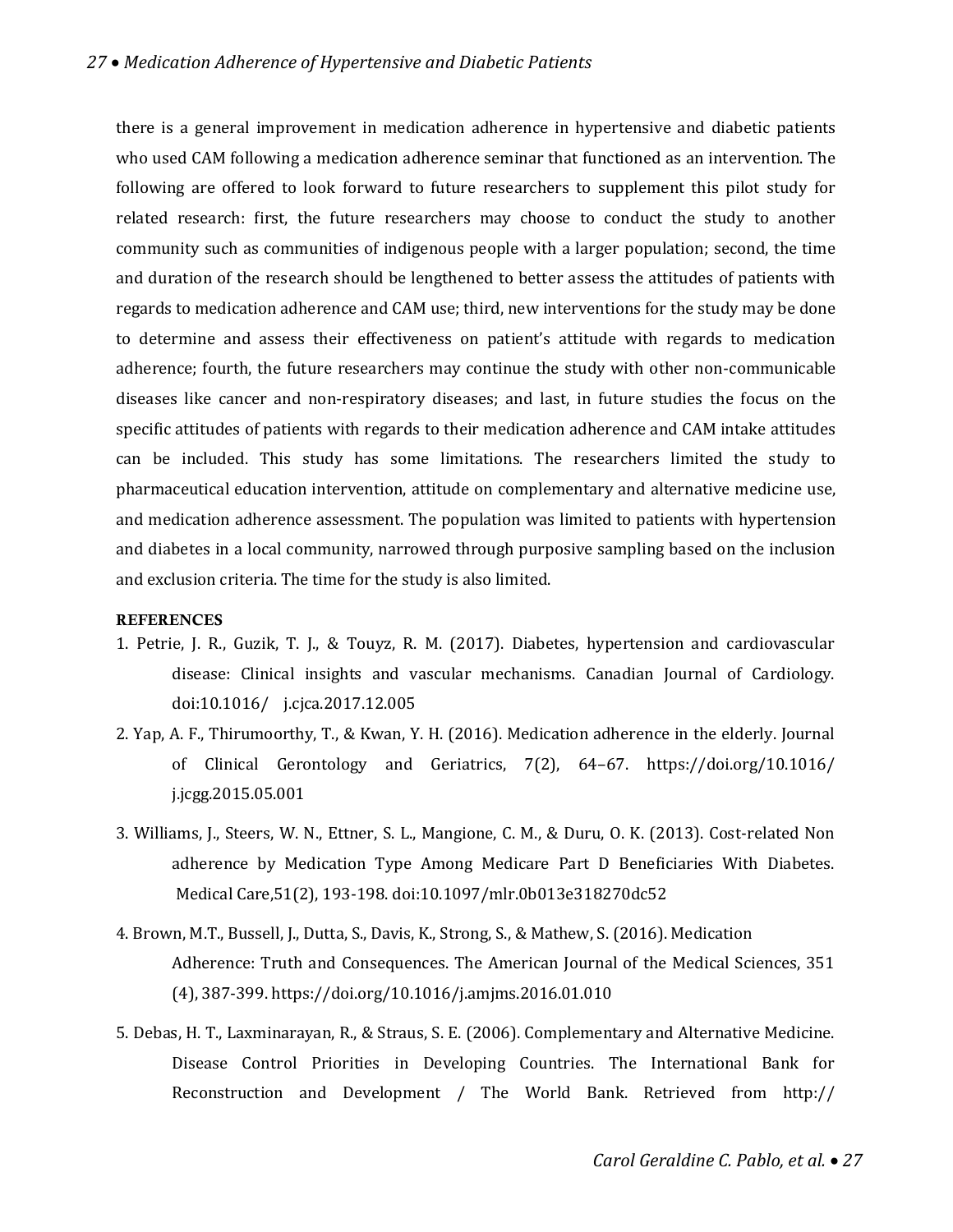www.ncbi.nlm.nih.gov/pubmed/21250367

- 6. Pagàn, J. A., & Pauly, M. V. (2005). Access to Conventional Medical Care And The Use Of Complementary And Alternative Medicine. Health Affairs, 24(1), 255-262. https:// doi.org/10.1377/hlthaff.24.1.255
- 7. Choi, B., Han, D., Na, S., & Lim, B. (2017). Factors related to the parallel use of complementary and alternative medicine with conventional medicine among patients with chronic conditions in South Korea. Integrative Medicine Research, 6, 223–229. https:// doi.org/10.1016/j.imr.2017.04.002
- 8. Candar, A., Demirci, H., Baran, A. K., & Akpınar, Y. (2017). The association between quality of life and complementary and alternative medicine use in patients with diabetes mellitus. Complementary Therapies in Clinical Practice,31, 1-6. doi:10.1016/j.ctcp.2018.01.002
- 9. Krousel-Wood, M. A., Muntner, P., Joyce, C. J., Islam, T., Stanley, E., Holt, E. W., . . . Webber, L. S. (2010). Adverse Effects of Complementary and Alternative Medicine on Antihypertensive Medication Adherence: Findings from the Cohort Study of Medication Adherence Among Older Adults. Journal of the American Geriatrics Society,58(1), 54-61. doi:10.1111/j.1532- 5415.2009.02639.x
- 10. Cherniack, E. P. (2011). Complementary medicine use is not associated with non-adherence to conventional medication in the elderly: A retrospective study. Complementary Therapies in Clinical Practice,17(4), 206-208. doi:10.1016/j.ctcp.2010.11.005
- 11. Medication Education Key to Successful Adherence in Patients with Diabetes. (n.d.). Retrieved December 17, 2017, from https://health.ucsd.edu/news/2011/Pages/02-08-pharmacydiabetes- adherence.aspx
- 12. WHO. (2004). Guidelines on Developing Consumer Information on Proper Use of Traditional, Complementary and Alternative Medicine: 1. General Considerations: 1.1 The benefits of TM/CAM. Retrieved September 2, 2017, from https://apps.who.int/medicinedocs/en/d/ Js5525e/5.1.html
- 13. NCCIH. (2015). Complementary, Alternative, or Integrative Health: What's In a Name? | NCCIH. Retrieved September 2, 2017, from https://nccih.nih.gov/health/integrative-health#cvsa
- 14. Ten (10) Herbal Medicines in the Philippines Approved by the Department of Health (DOH). (n.d.). Retrieved October 11, 2017, from http://www.philippineherbalmedicine.org/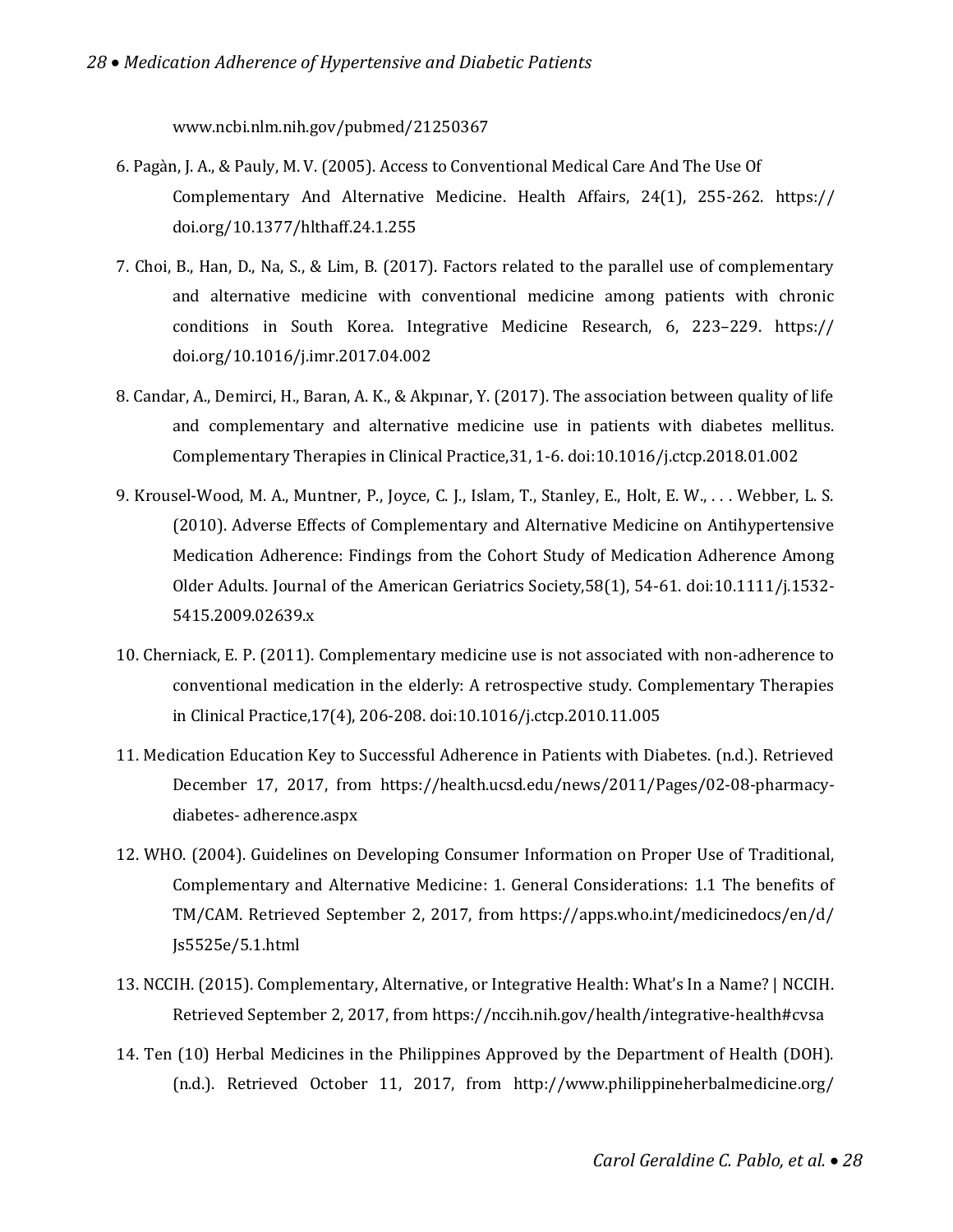doh\_herbs.htm

- 15. Herbal Supplements Recommended by Philippine DOH. (n.d.). Retrieved October 11, 2017, from https://www.altheadistributor.com/10-herbal-plants-endorsed-doh/
- 16. Most Popular Pinoy Made Supplements. (n.d.). Retrieved October 11, 2017, from http:// www.topten.ph/2016/03/07/most-popular-supplements/
- 17. Philippine Herbal Medicine. (n.d.). Retrieved October 11, 2017, from http:// www.medicalhealthguide.com/philippineherbalmedicine.htm
- 18. Philippines Alternative Medicine. (n.d.). Retrieved October 11, 2017, from http:// www.stuartxchange.org/AltMed.html
- 19. Islahudin, F., Shahdan, I., & Mohamad-Samuri, S. (2017). Association between belief and attitude toward preference of complementary alternative medicine use. Patient Preference and Adherence,Volume 11, 913-918. doi:10.2147/ppa.s132282
- 20. Encabo, J. %., Letran, R. D., Matias, C. M., Modina, S. Y., Payuran, J. F., Reyes, C. T., & Jazul, J. P. (2017). Medication Adherence Among Adult Hypertensive Patients in a Local Community in Caloocan City, Philippines. Thai Journal of Pharmaceutical Sciences (TJPS),41(5), 173- 176. Retrieved October 21, 2017, from http://ipnacs2017.weebly.com/ uploads/1/5/1/8/15182734/sp- 1\_rachelle\_ann\_d.\_letran\_\_173-176\_.pdf
- 21. Mcquiad, E.L., Ph.D., ABPP,, D. D., Ph.D., Adams, S. K., D., Ph.D. & Mitchell, J. T. (2014). Complementary and Alternative Medicine Use and Adherence to Asthma Medications among Latino and Non-Latino White Families. Acad Pediatr, 14(2), 192-199
- 22. Krousel-Wood, M. A., MD. (2010). Adverse effects of Complementary and Alternative Medicine Use on Antihypertensive Medication Adherence: Findings from CoSMO. J Am Geriatr Soc, 58(1), 54-61.
- 23. George, M., PhD, RN, AE-C., Birck, K., FNP, RN, Hufford, D.J., PhD, Jemmott L., PhD, RN, FAAN,, & Weaver, T., PhD, RN, CS, FAAN5. (2006). Beliefs about Asthma and Complementary and Alternative Medicine in Low-Income Inner-City African-American Adults. IJ Gen Intern Med., 21(12), Retrieved from https:/www.ncbi.nlm.nih.gov/pmc/articles/PMC1924749/.
- 24. Roy A, Lurslurchachai L, Halm EA, et al. Complementary and alternative medication use and adherence to inhaled corticosteroid among inner-city asthmatics. Ann Allergy Asthma Immunol 2010;104:132–8